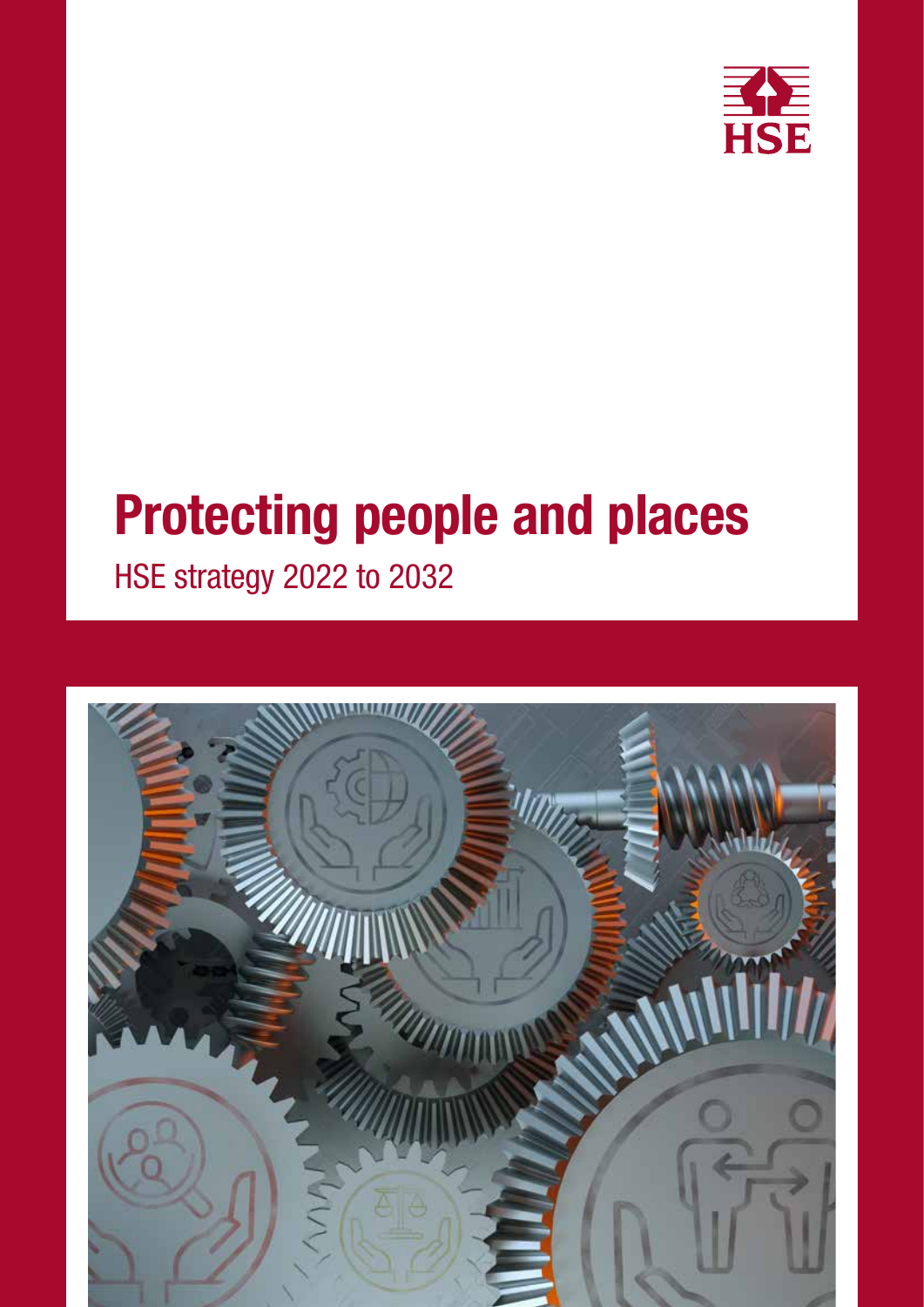

Chloe Smith MP Minister for Disabled People, Health and Work

## Foreword

#### I'm delighted to endorse the Health and Safety Executive's (HSE's) new ten-year strategy: Protecting People and Places.

The organisation's role and responsibilities are growing, particularly in the areas of building safety, chemicals regulation and supporting sustainable, healthy, workplace practices. This is the right time to build on HSE's already strong foundations and first-class reputation as a proportionate regulator in tackling new and traditional risk.

Protecting People and Places creates the space for the HSE to adapt and respond to a changing landscape, ensuring it remains relevant in a time of growth and innovation. It also allows it to continue to support the delivery of wider government priorities, including the move towards net zero and improving the health of the nation.

HSE will continue to help businesses take often simple steps to design out the risks to prevent work-related ill health, with a particular focus on supporting good mental health at work.

I know that HSE's continued commitment and dedication to protecting people and places will serve the citizens of Great Britain well, helping them lead healthier and safer lives.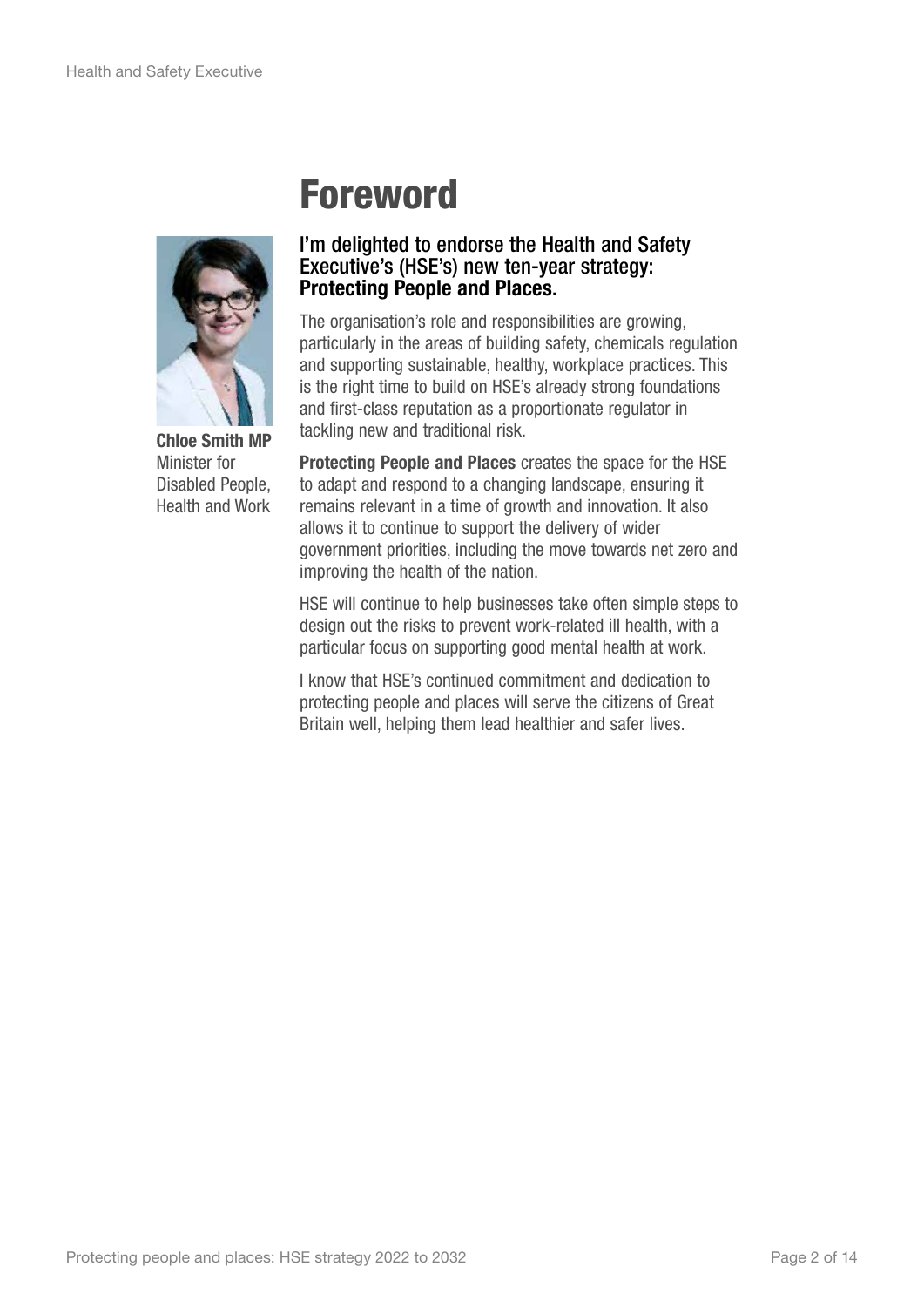

Sarah Albon Chief Executive



Sarah Newton HSE Board Chair

## Introduction

HSE's mission is expanding. We need to continue building on our strong foundations to address future challenges. The time is right to introduce our new ten-year strategy, Protecting People and Places: HSE strategy 2022-2032. This is a strategy that reflects our role at its broadest. A role that goes beyond worker protection, to include public safety assurance on a range of issues.

External drivers include the introduction of new technologies in the workplace, the growth of the gig economy and government's commitment to the net zero agenda. HSE also has added responsibilities, such as becoming the appointed Building Safety Regulator and our extended role in chemical regulation, post Brexit.

As ever, our fundamental principle continues to be to make sure that those who create risk, take responsibility for controlling risk. Those who fail to do so will be held to account and bear the cost.

Our strategy is designed to keep us focused on tackling both new and traditional risk, at the right time and in the right way. By setting out clear objectives and themes, we can guide our future interventions and regulatory activities. Our business plans will detail how the organisation will bring our strategy to life.

It creates the space to innovate, keeping people at the heart of what we do, as we adapt and respond to a changing landscape. We will embrace different ways of delivering our work against a refreshed set of priorities. How we evolve and develop our approach over time will require us to be open minded and flexible.

The world and our approach will evolve, but the commitment of those who work for HSE to protect people and places from risk and save lives remains.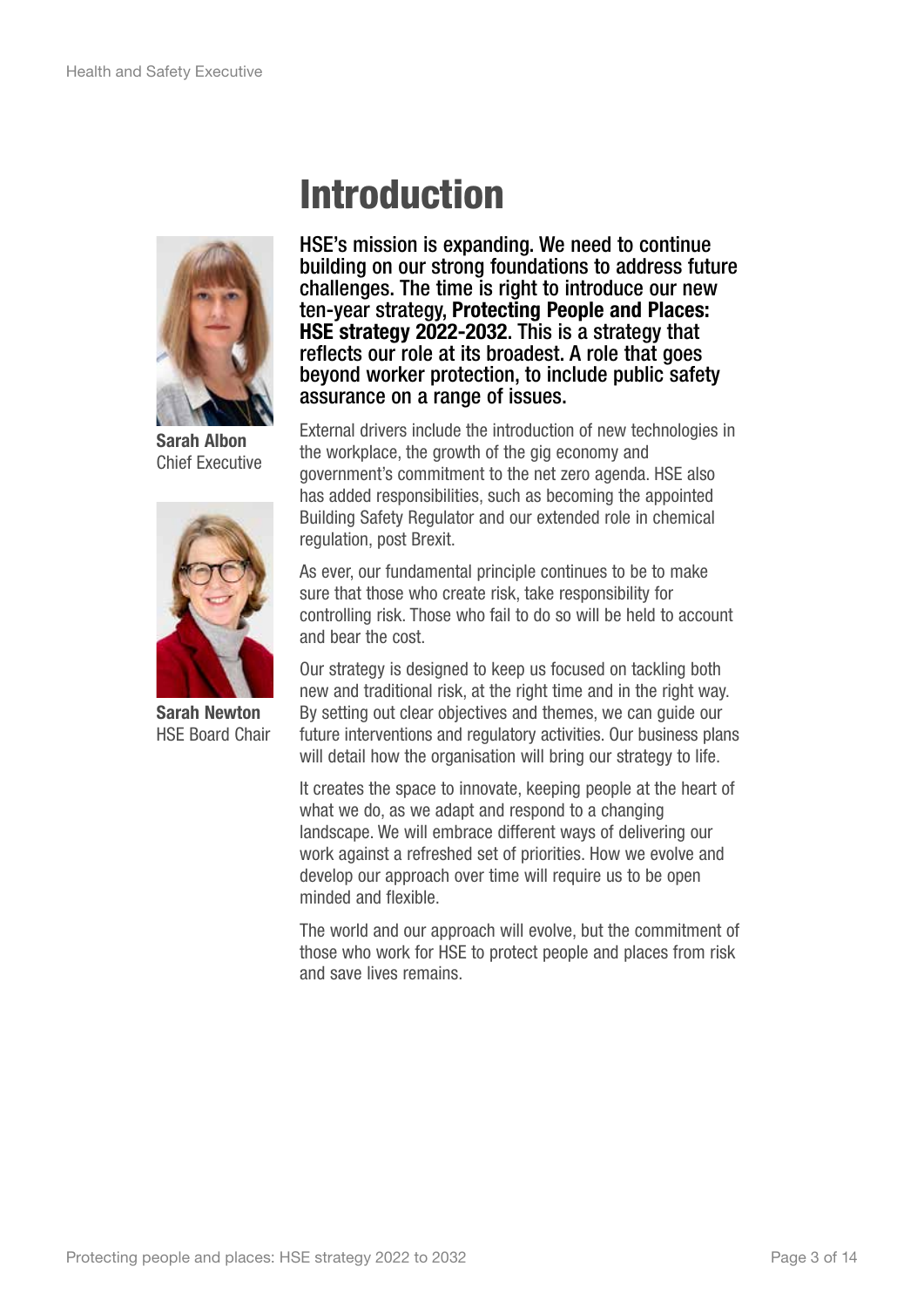## Our mission, vision and values



#### Mission

Our mission is **protecting people and places**.

#### Vision

Dedicated to protecting people and places, helping everyone lead safer and healthier lives.





Working better as one With a set of shared objectives, we help to keep Great Britain one of the safest and best places to live and work. Bringing people and organisations together, sharing knowledge, expertise and data, we make a real impact on reducing death, ill health and injury.

**Future change and innovation** The world is changing, with new and emerging risks. We inspire and influence everyone to keep pace with future change and collectively tackle the most serious risks to our society.

Valuing our people Our people are at the heart of delivering an efficient and effective public service. We are proud that they are our core strength and value each other's work and professional contribution.



#### Values

The values and standards in the [Civil Service Code](https://www.gov.uk/government/publications/civil-service-code/the-civil-service-code) are at the core of everything we do.

We recognise the breadth and diversity of our people and the communities we work alongside.

We will carry out our work in a way that does not discriminate against individuals or interests, reflecting our commitment to equality, diversity and inclusivity.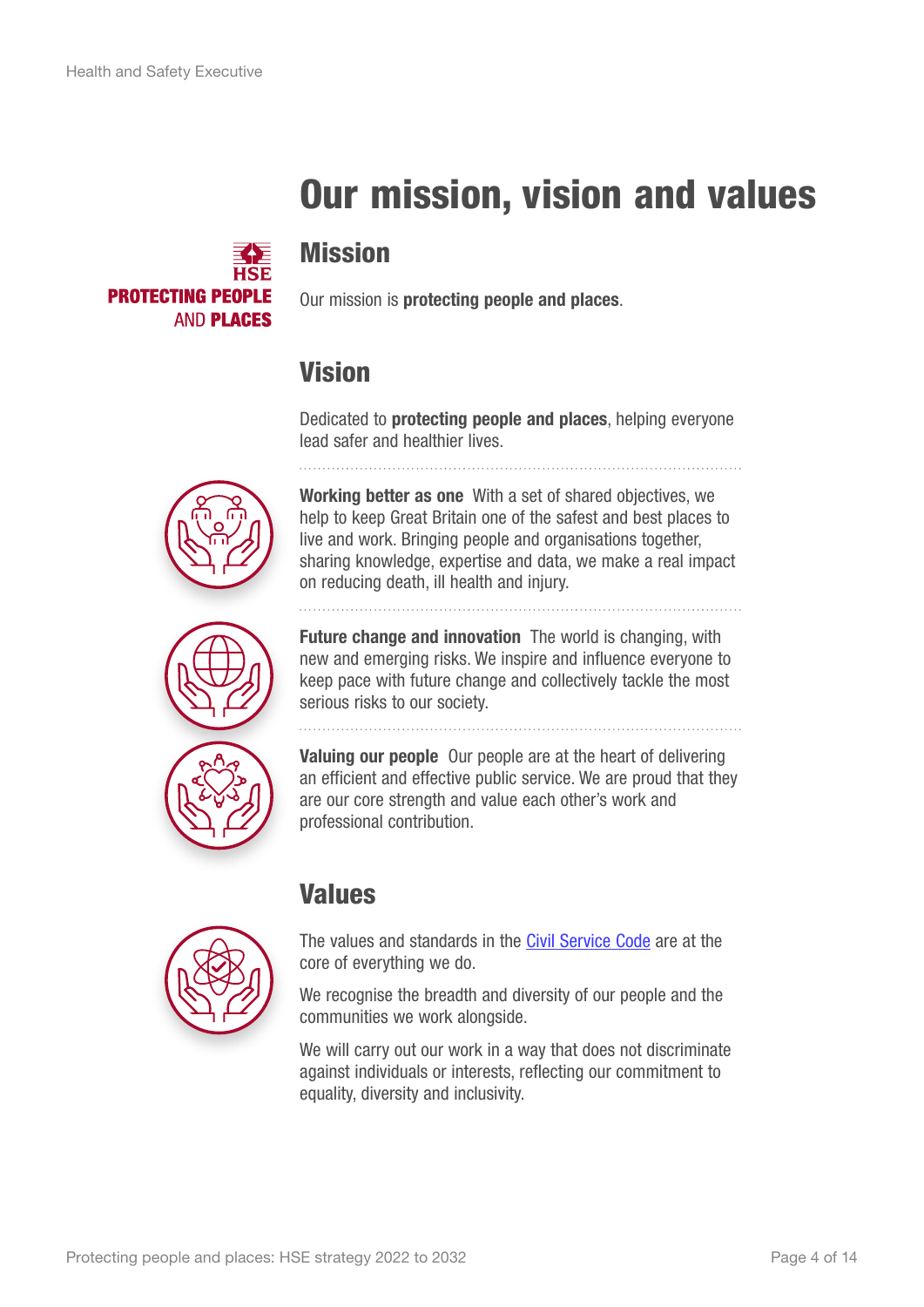## Our strategic objectives

#### Our strategic objectives clearly set down our priorities and we will commit to achieving these over the next 10 years.

They concentrate our work on areas of greatest health and safety challenge and where we can make the biggest contribution to benefit society. Designed to challenge HSE and industry to continuously improve standards, they will inform our activity and approach to delivery of our work throughout the lifecycle of this strategy.



#### Reduce work-related ill health, with a specific focus on mental health and stress

Great Britain has one of the lowest rates of fatal and non-fatal work-related injury across Europe. We have seen real progress in how businesses understand and control workplace safety risk. We have well-established standards for safety, recognised and understood by industry. These have helped to reduce death and major injury, particularly in construction and manufacturing.

This isn't the same for work-related ill health, as current trends show this is increasing. The most commonly reported causes in Great Britain are now stress, depression, or anxiety.

We will work to reduce this trend. Using our collective resource to focus on this problem, we will deliver interventions that make a real difference. To have a greater impact on workers' health, society, and the economy, wider industry and business will need to help too.

Our knowledge and expertise will equip us to deal with any new health challenges that arise from the changing world of work.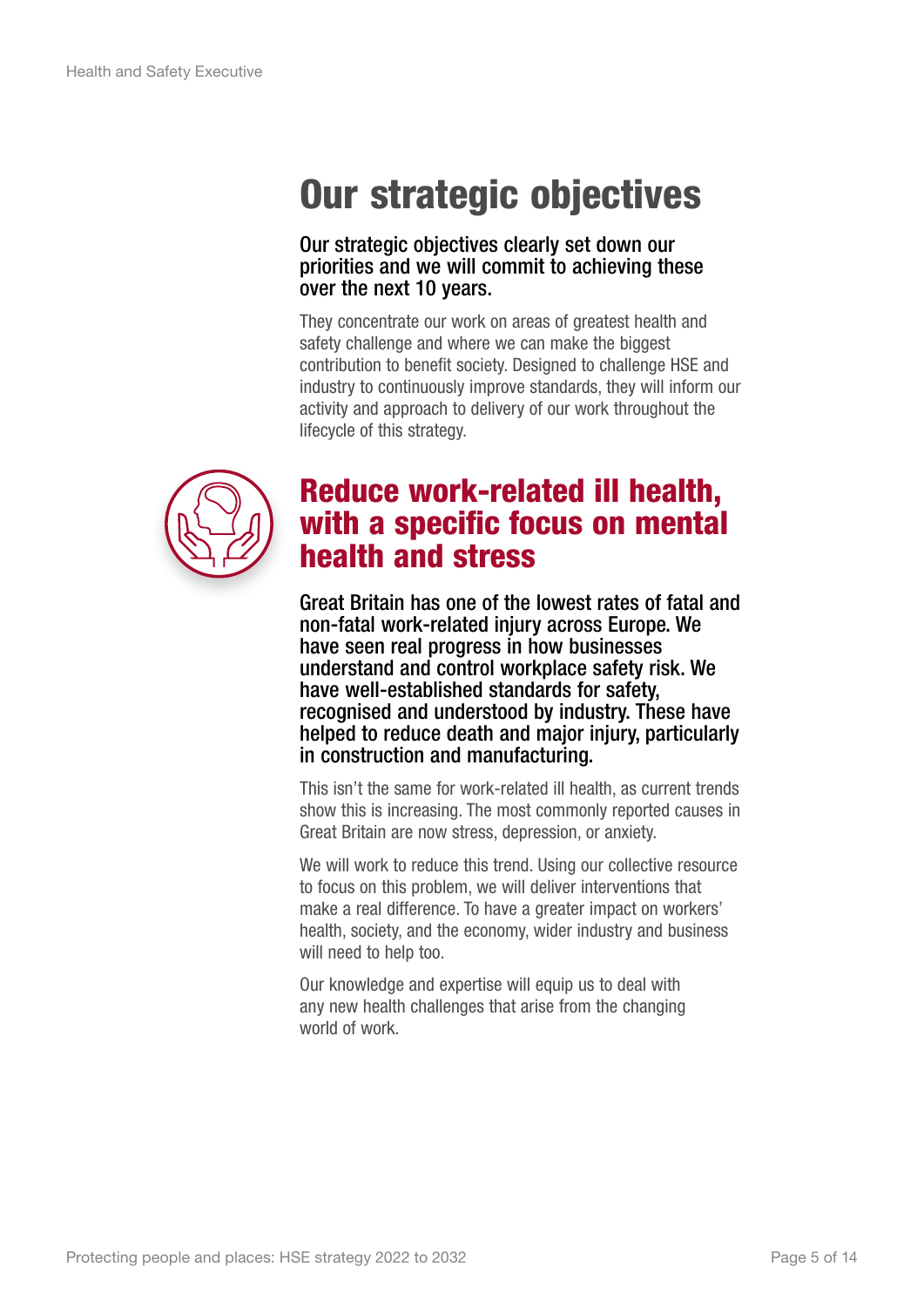

### Increase and maintain trust to ensure people feel safe where they live, where they work and, in their environment

#### The Grenfell Tower tragedy and its aftermath will continue to have an enormous impact on people, families, and communities.

We will work to establish the Building Safety Regulator (BSR) in England, part of the government's reforms of the building and fire safety system. Our work will include delivering a regime for higher-risk buildings that improves standards, compliance and accountability. This will be similar to our work in major hazard settings.

We want people to feel their home is safe and provide assurance that businesses and industries are able to manage and control risk. The challenge goes beyond workplaces. We will need to reach a wide-ranging audience, such as residents.

In our role as the appointed authority for Great Britain and the UK, we are responsible for the regulation of chemicals, pesticides, biocides, and detergents.

We will continue to operate effective regimes so businesses can trade and use products and chemicals in a way that does not put people or the environment at risk.

It's essential that we secure people's trust in what we have committed to do. We will need to bring together many elements of our regulatory skills to give people the assurance they need.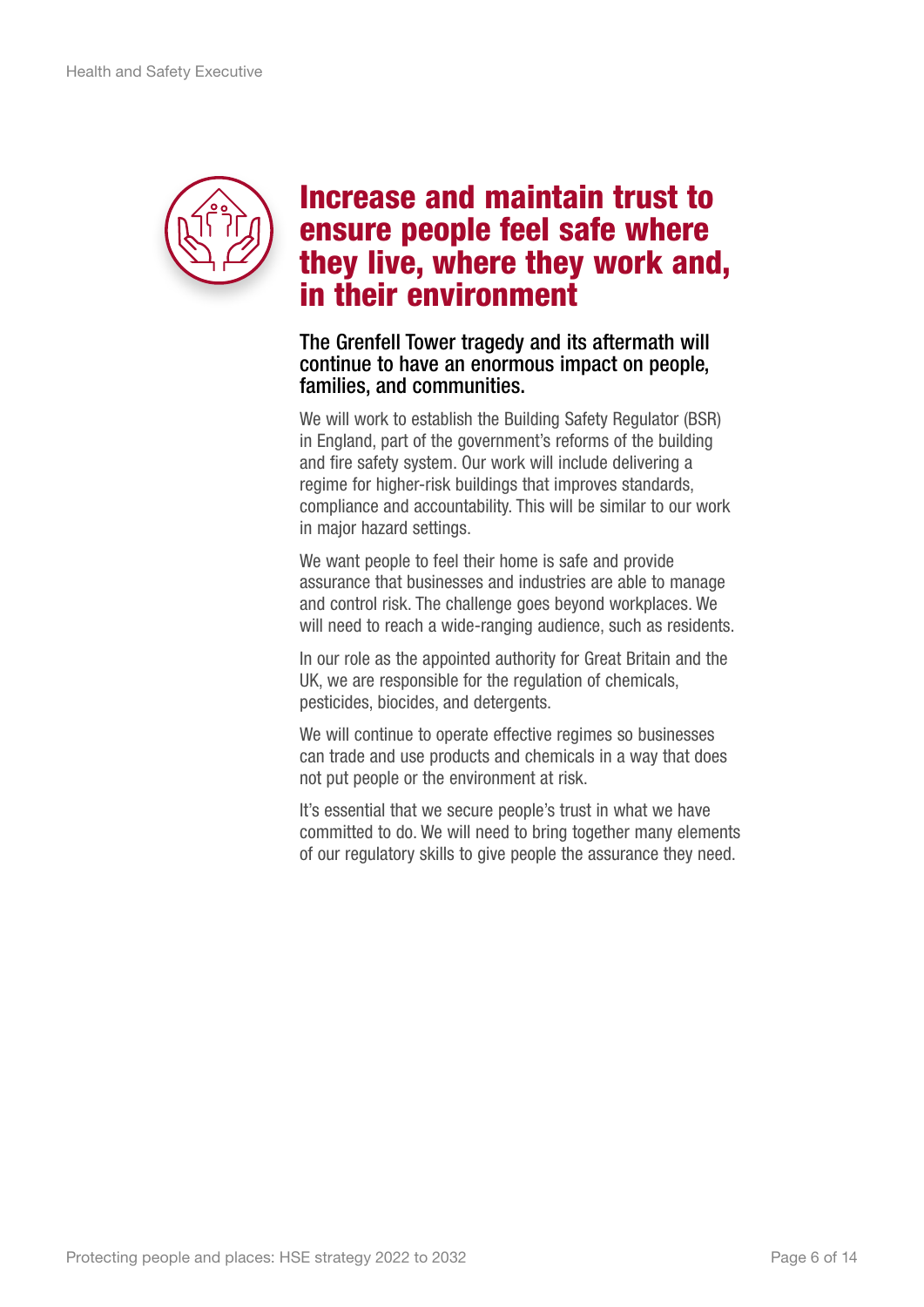

#### Enable industry to innovate safely to prevent major incidents, supporting the move towards net zero

We have a significant part to play in the safe delivery of the government's commitment to achieve net zero greenhouse gas by 2050. Transitioning to a carbon neutral economy will see more innovative technologies and processes, which will present new risk.

We recognise that development of greener building and battery technologies will present challenges that businesses and society are less familiar with.

We will work to make sure that health and safety legislation doesn't prevent innovation and progress. It will contribute towards enabling a safe transition across all industry sectors.

To help manage risk, we will focus our attention on the breadth of activities that net zero encompasses. One early priority is our work to address the safety implications of using hydrogen for decarbonisation.

We will apply our expert knowledge and capability to help businesses understand both known and unknown risk. By bringing together science, policy, and regulation, we will help businesses in Great Britain establish themselves as world leaders in net zero.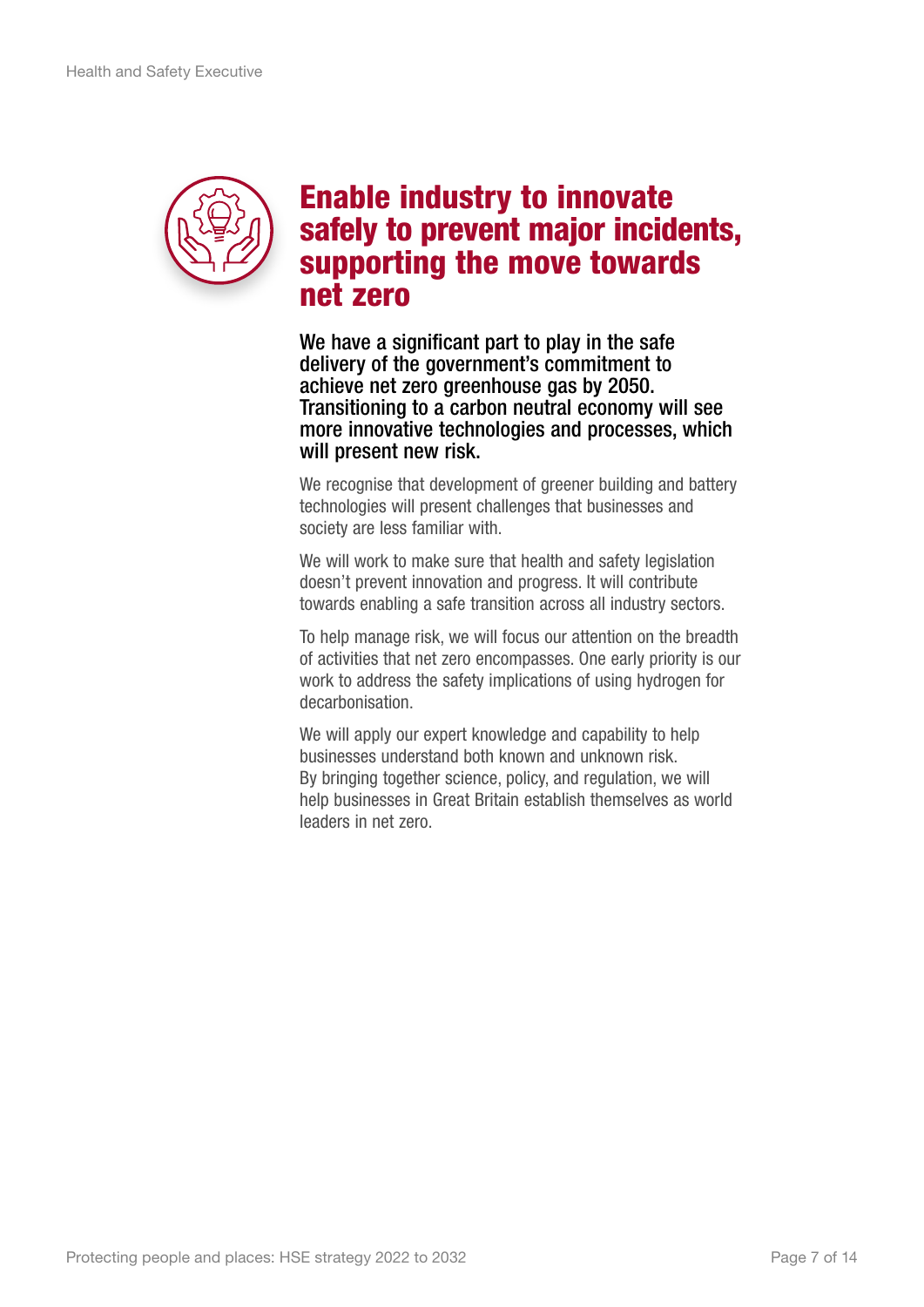

### Maintain Great Britain's record as one of the safest countries to work in

We have a proud history of succeeding in challenging circumstances. We have a track record of evolving to match the changing environment. This has made Great Britain one of the safest countries to work in. We will prepare for the future by learning from evidence and past events to protect people.

As a regulator we are the key player, but there is a role for everyone who has a stake or interest in improving health and safety. To be effective in securing and maintaining improvements, everyone must play their part.

The fundamental principle of health and safety law is that those who create risks are best placed to manage them. Our expectation and evidence suggest that most businesses have the necessary skills, knowledge, and experience to manage safety risk for themselves.

The maturity of business and their increased level of understanding of safety risks means that we can look to regulate in different ways. This should allow us to focus on achieving similar improvements in workplace health.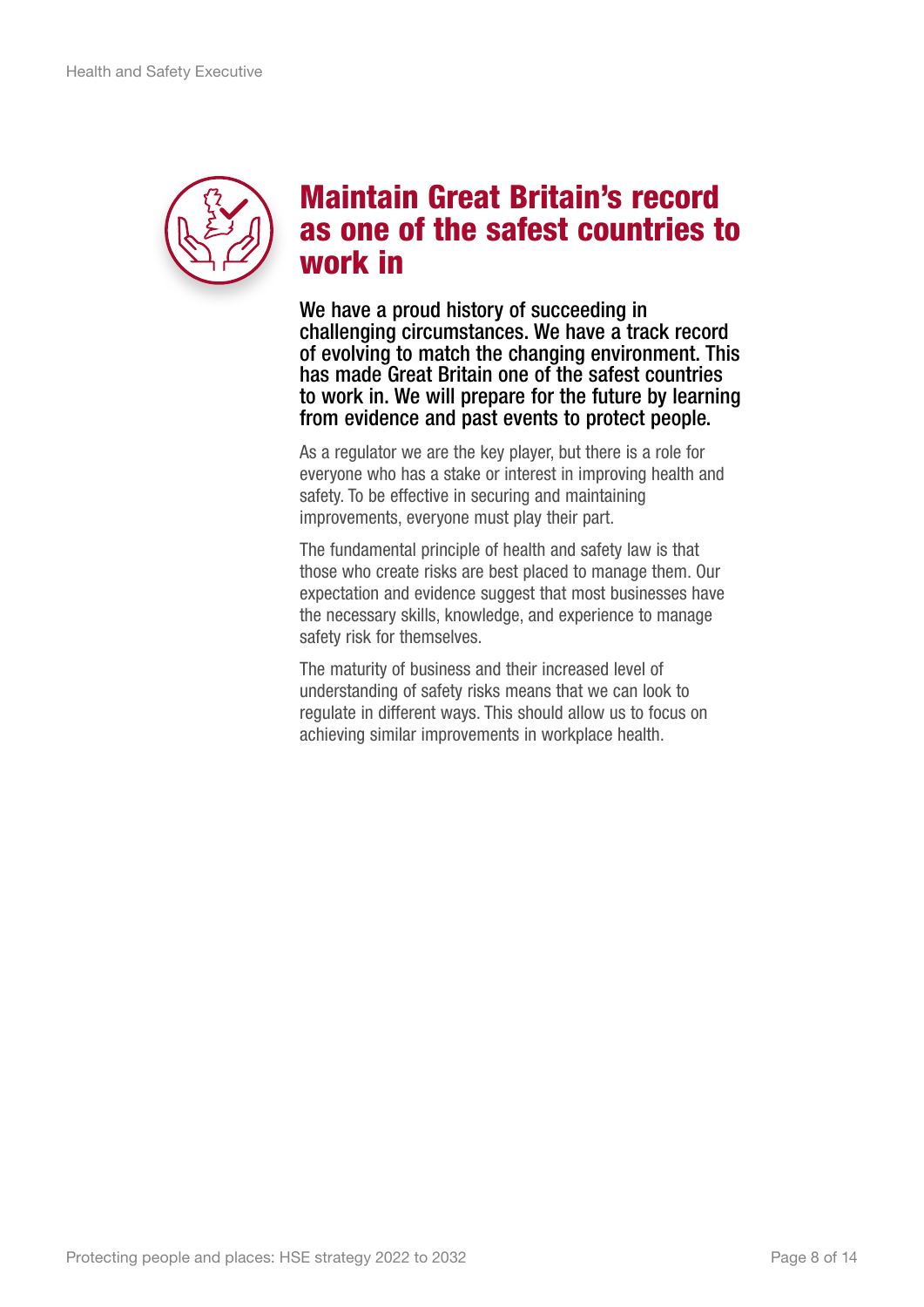

### Ensure HSE is a great place to work, and we attract and retain exceptional people

Our organisation is only as good as the people that work for us. Securing their commitment and supporting them to deliver at their very best is vital if we are to deliver our strategic objectives.

To be true to our vision, we need to keep our people at the centre of what we do. We must build on our strengths to continue to ensure our workforce is flexible and motivated.

Our leaders will be visible and accountable. They will provide colleagues with timely and relevant information, to inspire and engage them in the challenges and changes ahead. Our work will help us attract and keep exceptional people.

We will create the environment for people to be the best they can be and develop their skills and capabilities. We will be a highly skilled organisation, so we can meet current and future needs. This is an investment not only in our organisation, but in the health and safety of Great Britain.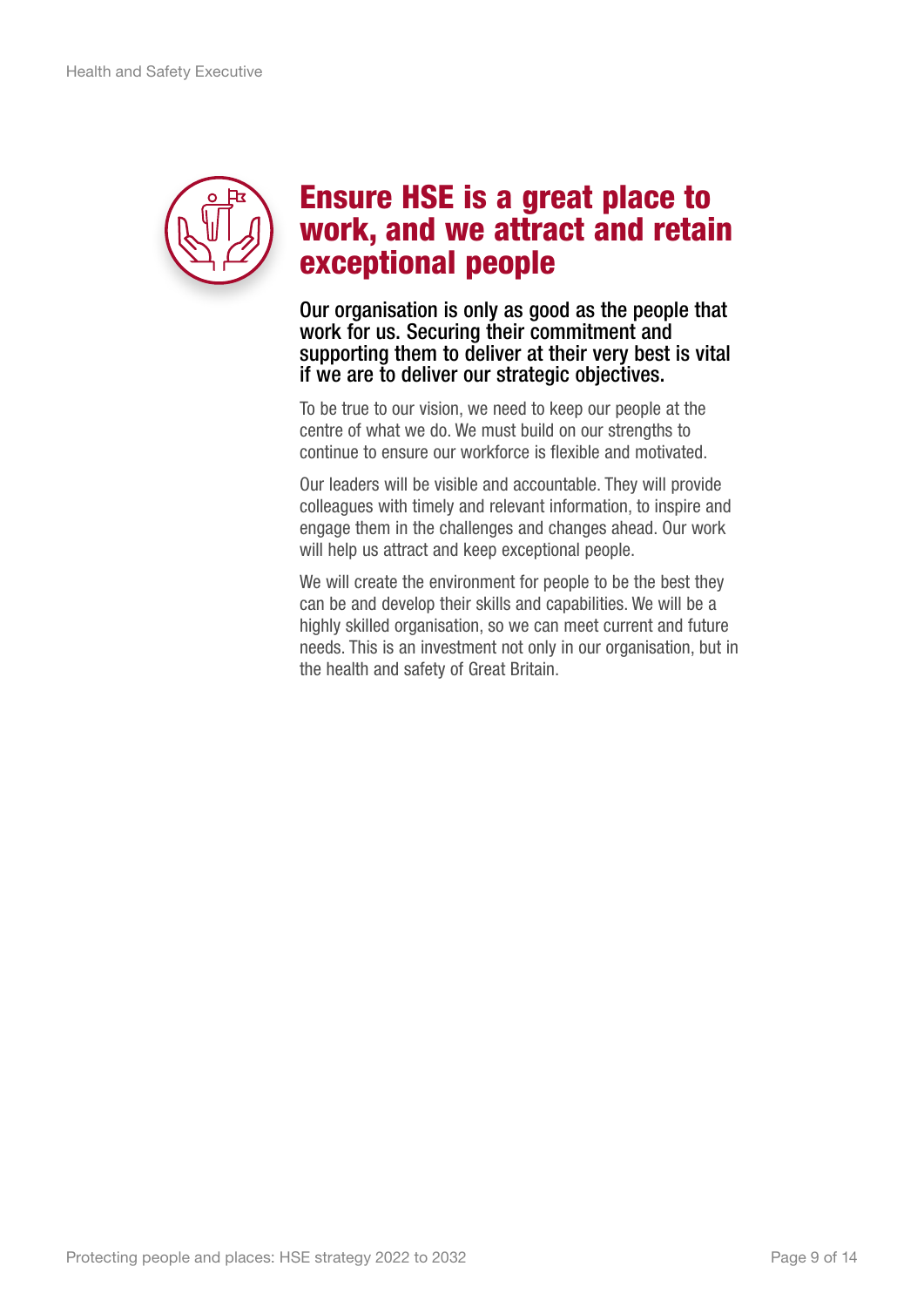## Our strategic themes

Sitting under these strategic objectives are six strategic themes which will guide our regulatory activities from 2022-2032.

- O A relevant HSF
- O A fair and just HSE
- O A people-focused HSE
- | A collaborative HSE
- O A financially viable HSE
- O An accessible HSE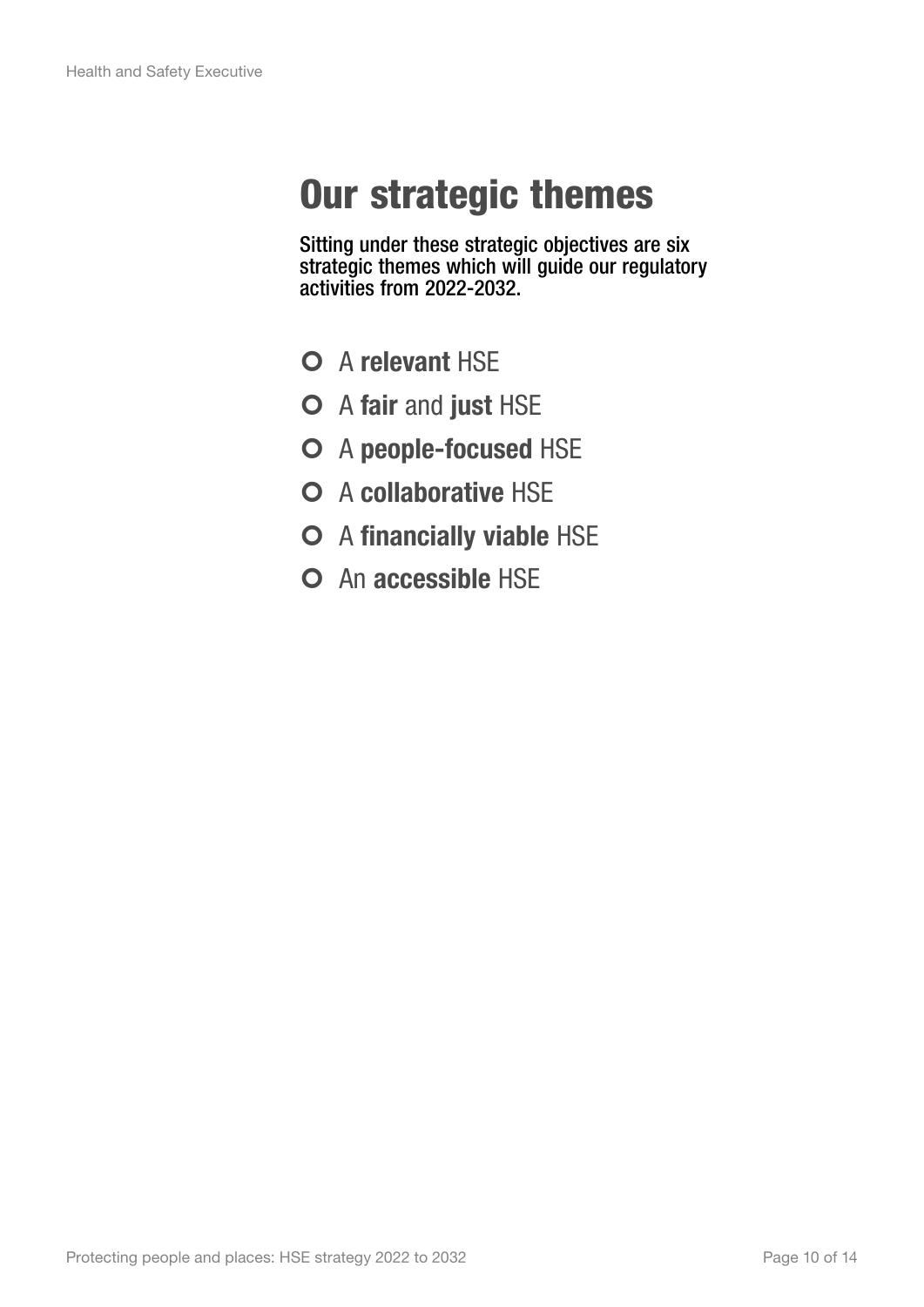

## A relevant HSE

#### To stay relevant, we will respond to the changing world of work. This includes keeping pace with social, political, environmental, and technological developments.

We will continue to review our regulatory framework to make sure it works in a time of innovation. This will provide evidence to inform any policy, regulatory and operational changes needed to support business.

Our aim is to strike the right balance between:

- **O** maintaining good levels of protection, and
- **O** allowing society to benefit from new services, activities and products

We will improve our impact by using interventions in a different way to deal with emerging risks and challenges. This will help us to deliver our functions effectively and efficiently.

Using a blend of interventions will help us influence behaviours to reduce risk. These will include:

- O working partnerships with stakeholders
- **O** communication activities
- **O** regulatory interventions
- O enforcement

So we can redirect resource to priority areas, we will stop work that does not align with our organisational objectives.



### A fair and just HSE

We will challenge businesses with the poorest health and safety records to improve their performance. As a responsible regulator, we will continue to target our work appropriately, including towards high-risk activities.

We will use our full range of enforcement approaches to take proportionate action against businesses who:

- **O** do not comply with the law
- **O** put people at risk by cutting corners for profit

All our work will be evidence based. We will use data and intelligence so we can direct our resource and expertise in the right way, in the right places and at the right time.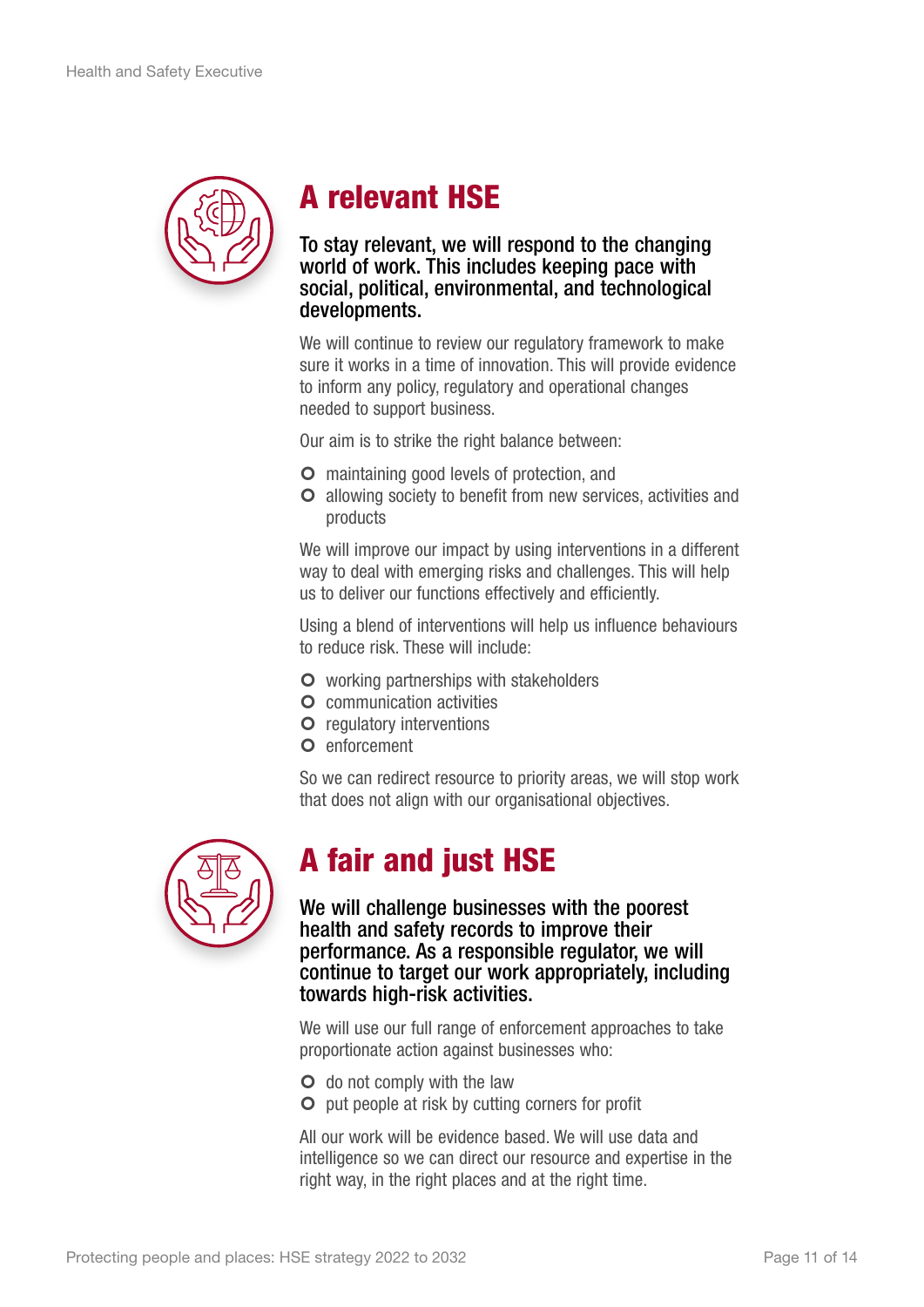

### A people-focused HSE

#### HSE's success depends upon the activities and behaviours of those who:

- O work for us
- **O** are contracted by us

To support delivery of our mission, we will maintain our regulatory expertise and continue to work with professional bodies, industry experts and communities who have the skills, knowledge and experience that complement our own.



### A collaborative HSE

#### We recognise how important it is to work with others to achieve shared or complementary objectives.

We will identify the things we are best:

- O doing on our own
- **O** doing in collaboration with others
- **O** letting others do alone, with our support

We will continue to support the implementation of government policy, giving competent, impartial advice. When we deliver activities and services for other government departments or devolved nations, we will ensure:

- O they complement our own work as an independent regulator
- **O** those activities and services align with their policies and strategies
- **O** that we use our expertise to encourage a joined-up approach

We will also use our internationally recognised expertise to support other public bodies, professional bodies, industry organisations and worker representatives with their work.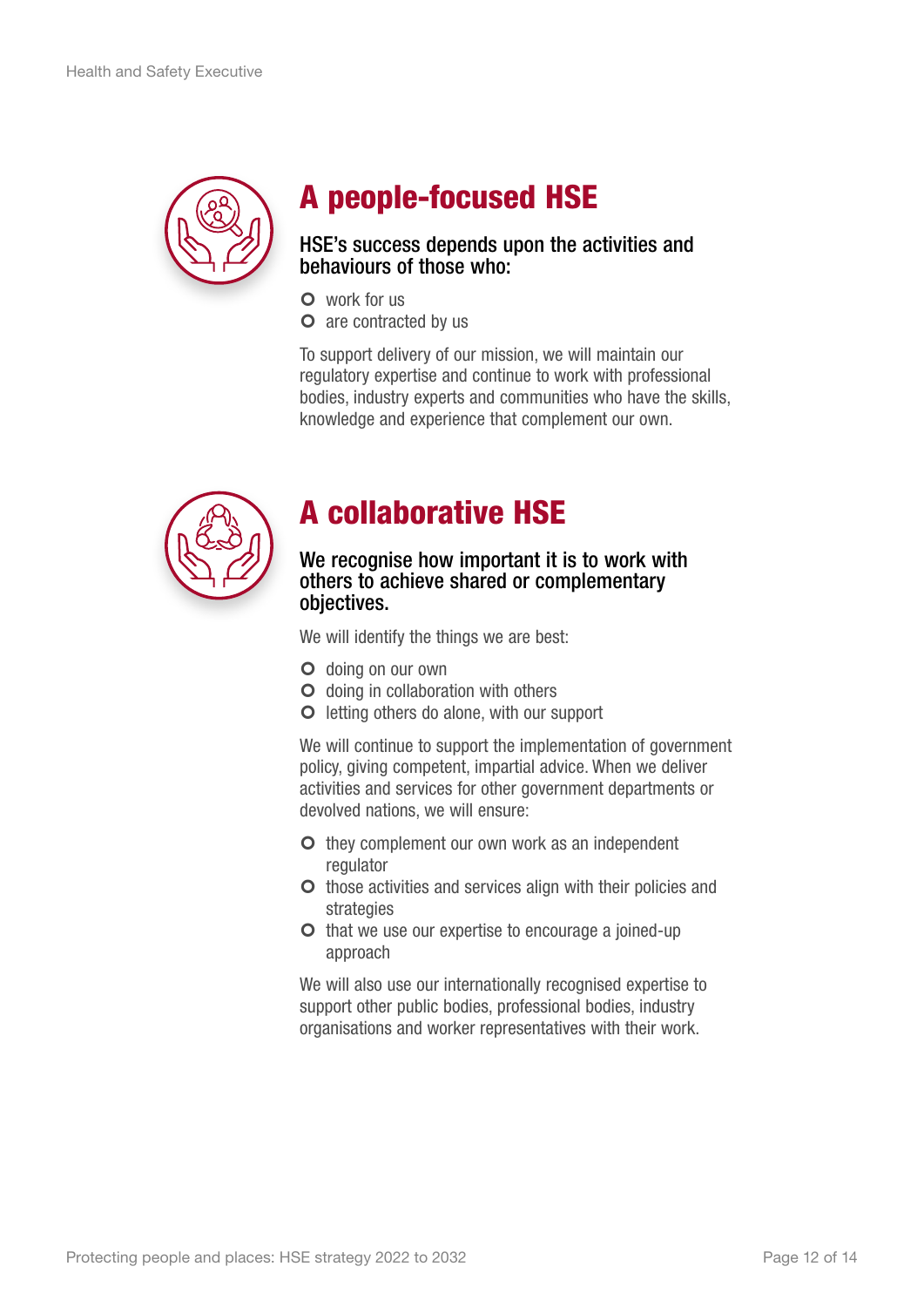

## A financially viable HSE

#### Those who create risk should pay the cost of our interventions. We will recover the full cost when:

- O we identify a breach of the law
- O the risk profile of the sector or hazard requires our input
- O we provide our expertise to help others where their activities align with our own strategy

Through a combination of cost recovery and government funding, we will make the right level of investment required to deliver our prevention, assurance, and enforcement activities.



### An accessible HSE

Our services and information will be accessible to those who need them, delivered in an inclusive way. We will engage with the private and public sectors, workers, and citizens, using the most appropriate channels of communication.

We will continue to provide relevant, timely and clear advice on a range of topics including:

- **O** managing workplace health and safety risks
- **O** enabling the safe and sustainable use of chemicals
- **O** our role as the Building Safety Regulator

We will develop our digital capability and use new technologies to ensure we are fit for the future. By extending our reach and influence we will engage audiences which may be new to HSE.